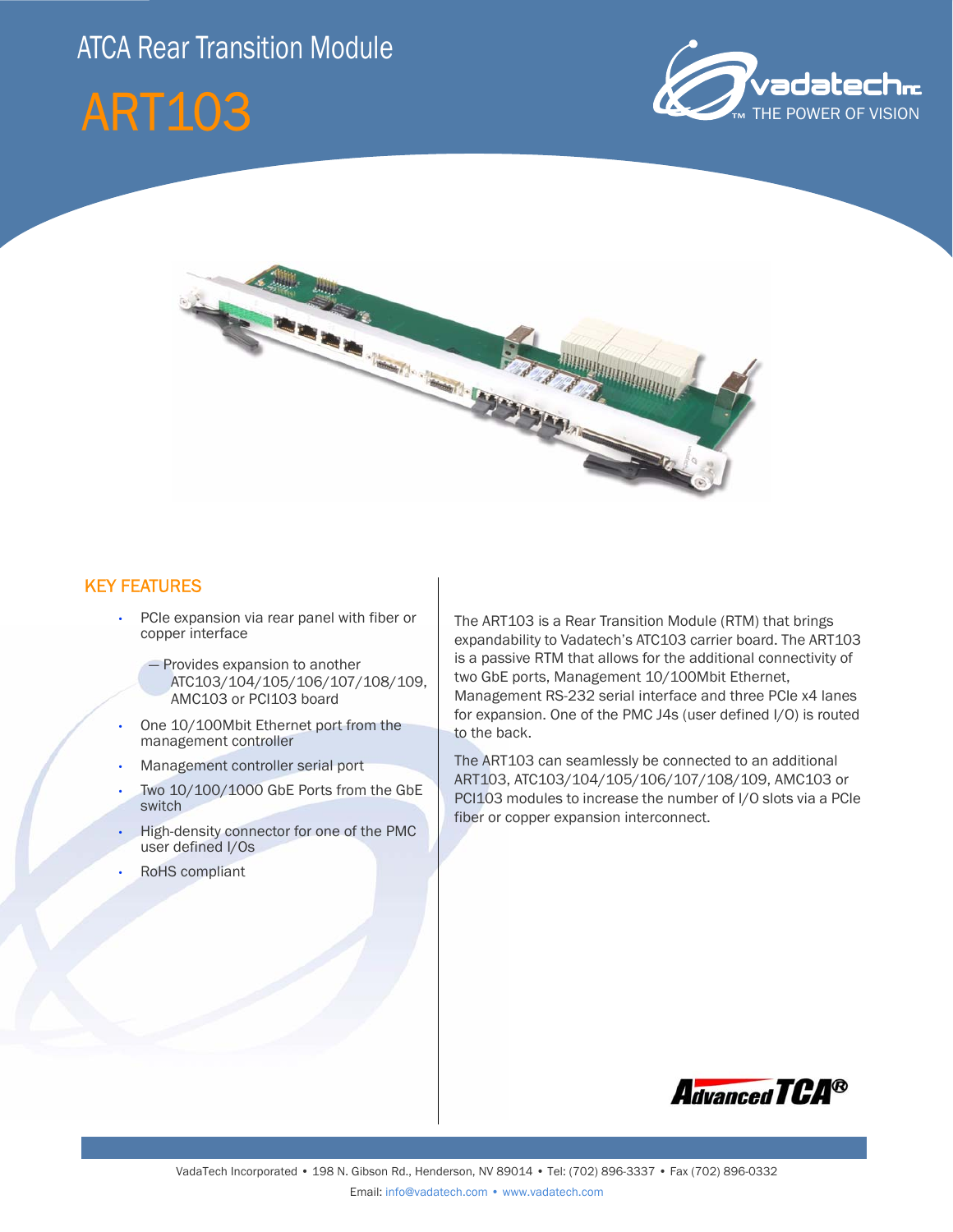## **SPECIFICATIONS**

| Architecture                |                                                                                                                     |                                                                                                                                                                                                      |
|-----------------------------|---------------------------------------------------------------------------------------------------------------------|------------------------------------------------------------------------------------------------------------------------------------------------------------------------------------------------------|
| Physical                    | <b>Dimensions</b>                                                                                                   | Width: 12.687in. (322.25 mm)                                                                                                                                                                         |
|                             |                                                                                                                     | Depth: 3.701 in. (94.00 mm)                                                                                                                                                                          |
| <b>Type</b>                 | <b>Rear Transition</b>                                                                                              | Expansion                                                                                                                                                                                            |
| <b>Standards</b>            |                                                                                                                     |                                                                                                                                                                                                      |
| <b>ATCA</b>                 | <b>Type</b>                                                                                                         | <b>ATCA Rear Transition</b>                                                                                                                                                                          |
| Configuration               |                                                                                                                     |                                                                                                                                                                                                      |
| Power                       | <b>ART103</b>                                                                                                       | 4W                                                                                                                                                                                                   |
| Environmental               | Temperature                                                                                                         | Operating Temperature: 0° to 65° C                                                                                                                                                                   |
|                             |                                                                                                                     | Storage Temperature: -40° to +90° C                                                                                                                                                                  |
|                             | Vibration                                                                                                           | 1G, 5-500Hz each axis                                                                                                                                                                                |
|                             | Shock                                                                                                               | 30Gs each axis                                                                                                                                                                                       |
|                             | <b>Relative Humidity</b>                                                                                            | 5 to 95 percent, non-condensing                                                                                                                                                                      |
| Expansion                   | PCIe                                                                                                                | Expansion to another ART103 or to an ATC103, ATC104, ATC105, ATC106, ATC107, ATC108,<br>ATC109. AMC103 or PCI103                                                                                     |
| <b>Rear Panel</b>           | <b>Interface Connectors</b>                                                                                         | One SCSI type connector for the PMC J4 user I/O                                                                                                                                                      |
|                             |                                                                                                                     | Two InifiniBand type connectors for PCIe x4 copper expansion                                                                                                                                         |
|                             |                                                                                                                     | One 10/100Mbit RJ-45 connector                                                                                                                                                                       |
|                             |                                                                                                                     | Two Gigabit Ethernet RJ-45 connectors                                                                                                                                                                |
|                             |                                                                                                                     | One Serial RS-232 RJ-45 connector                                                                                                                                                                    |
|                             |                                                                                                                     | x4 PCIe expansion via fiber                                                                                                                                                                          |
|                             | <b>LEDs</b>                                                                                                         | Link and Activity                                                                                                                                                                                    |
|                             |                                                                                                                     | PCIe Lane Good                                                                                                                                                                                       |
|                             | Mechanical                                                                                                          | Hot Swap Ejector Handle                                                                                                                                                                              |
| Other                       |                                                                                                                     |                                                                                                                                                                                                      |
| <b>MTBF</b>                 | MIL Spec 217-F@ 495,000 Hrs.                                                                                        |                                                                                                                                                                                                      |
| <b>Certifications</b>       | Designed to meet FCC, CE and UL certifications where applicable                                                     |                                                                                                                                                                                                      |
| <b>Standards</b>            | VadaTech is certified to both the ISO9001:2000 and AS9100B:2004 standards                                           |                                                                                                                                                                                                      |
| Compliance                  | <b>RoHS and NEBS</b>                                                                                                |                                                                                                                                                                                                      |
| Warranty                    | Two (2) years                                                                                                       |                                                                                                                                                                                                      |
|                             | The VadaTech logo is a registered trademark of VadaTech, Inc. Other registered trademarks are the property of their |                                                                                                                                                                                                      |
| <b>Trademarks and Logos</b> |                                                                                                                     | respective owners. AdvancedMC™ and the AdvancedTCA™ logo are trademarks of the PCI Industrial Computers<br>Manufacturers Group. All rights reserved. Specification subject to change without notice. |